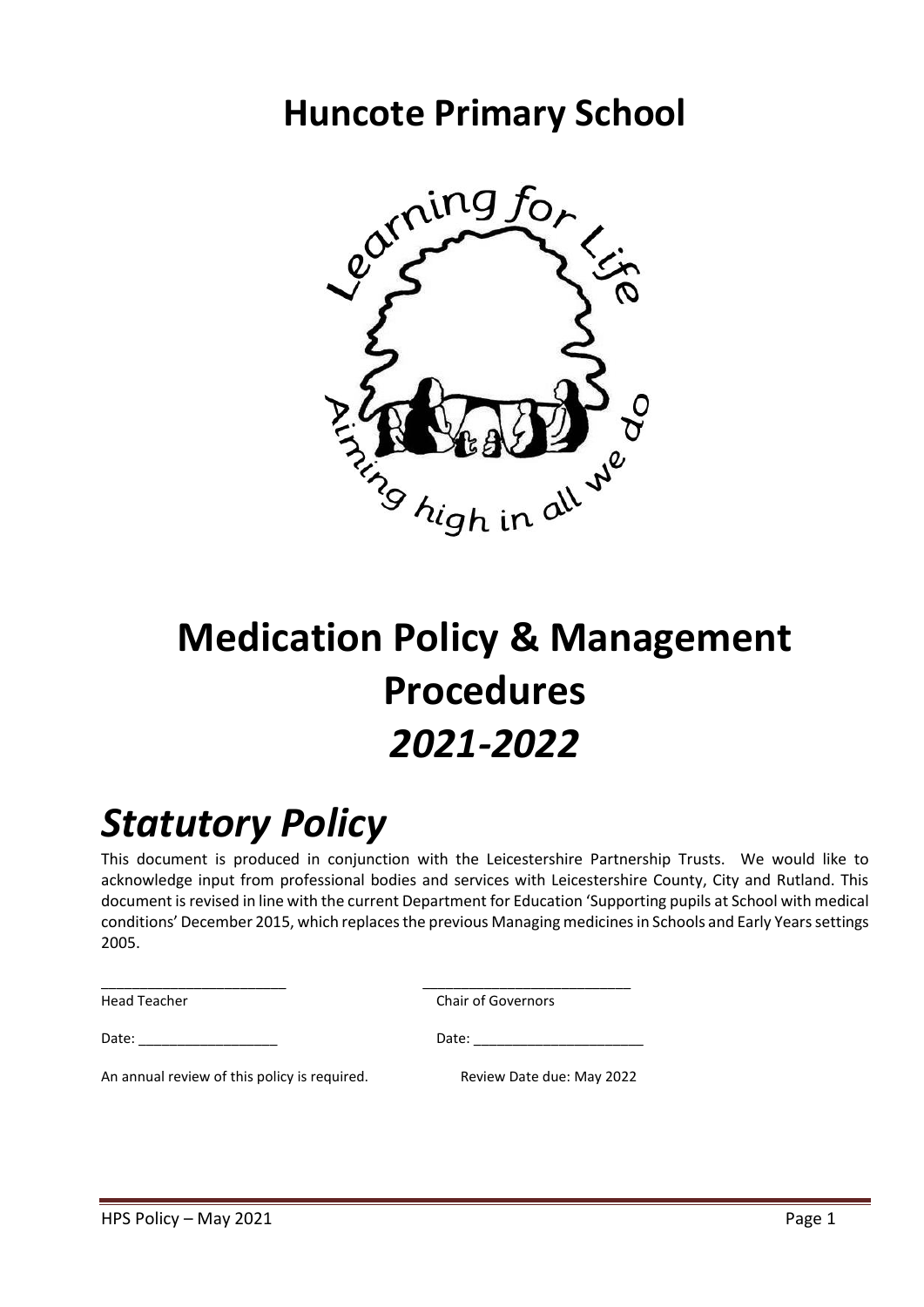#### **MEDICATION POLICY**

The Governing Body and staff **of Huncote Primary School** wish to ensure that pupils with medication needs receive appropriate care and support at School. The Head Teacher will accept responsibility for members of the school staff giving or supervising pupils taking prescribed medication during the School day. Any staff who agree to administer medicines to pupils in school do so on an entirely voluntary basis: there is no obligation on staff to volunteer to administer medicines. The Governors of Huncote Community Primary School acknowledge that staff who do agree to administer medicines are acting within the scope of their employment. It must be stressed that where prescription drugs are administered it shall be by those members of staff that have volunteered unless medically trained staff are employed at the site. It should **not** automatically be assumed that a qualified First Aider will fulfil this role. Where possible, pupils should be encouraged to self-administer under supervision. **Prescribed Medicines**

It is agreed that:

- Staff will not give a prescribed medicine unless there is specific written consent from parents.
- An individual care plan should be drawn up for pupils with long term more complex medication needs see appendix B - Individual Health Care Plan
- A secondary check must be made prior to medication being taken / given.
- The School will not accept items of medication in unlabelled containers.

#### **Non-prescription Medicines**

The school is unable to hold or administer non-prescription medication. Non-prescription medication must not be carried by pupils and if it is needed, can be administered under parental supervision at an agreed time. The two exceptions to this would be:

- **Post operative care** if there was a medical/ hospital letter to say a child requires non-prescribed medication e.g. after an operation. In this instance the parent would also need to give specific written consent.
- **Educational visits -** During residential trips, we will give medication both prescribed/non-prescribed e.g.travel sickness tablets. Parents will need to sign a form to give permission for staff to give the medication at any point during the residential visit.

#### **PROCEDURES**

- Long term, more complex medication needs In the first instance, the Head Teacher should be informed of an individual's diagnosis and prescription medication. Appendix B (Individual Health Care Plan) will be completed by the parents in conjunction with the school in addition to appendix A (consent plan)
- In the case of simple, short term medication needs e.g. antibiotics An appropriate volunteer will meet and discuss the issues with the parents/guardian of the pupil. Appendix A will be completed (consent plan)
- The member of staff volunteering will be offered professional training and support in relation to the needs of the individual by a suitably competent person. (This training maybe by a qualified trained nurse)
- There will be regular review meetings scheduled to monitor the support required.

#### **RESPONSIBILITIES**

#### **Parents/Guardian Responsibility**

- A comprehensive information guide specifically relating to the pupil's condition and medication must be recorded in an individual care plan as supplied by HPS.
- Only reasonable quantities of medication should be supplied to the School (eg, maximum 4 weeks at any one time)
- Where pupils travel on School transport with an escort, Parents/Guardian should ensure that the escort has a copy of written instructions relating to medication of the individual.
- Notification of changes in prescription drug issued by GP must be directly given to School by Parent/Guardian.
- Parent/Guardian to collect from School, check the date of and restock medication on a regular basis e.g. on a termly basis. Medication should be in a secure labelled container as originally dispensed.
- Any medical problems must by highlighted by parent / carers prior to their child's participation in an educational visit.

#### **School Responsibility**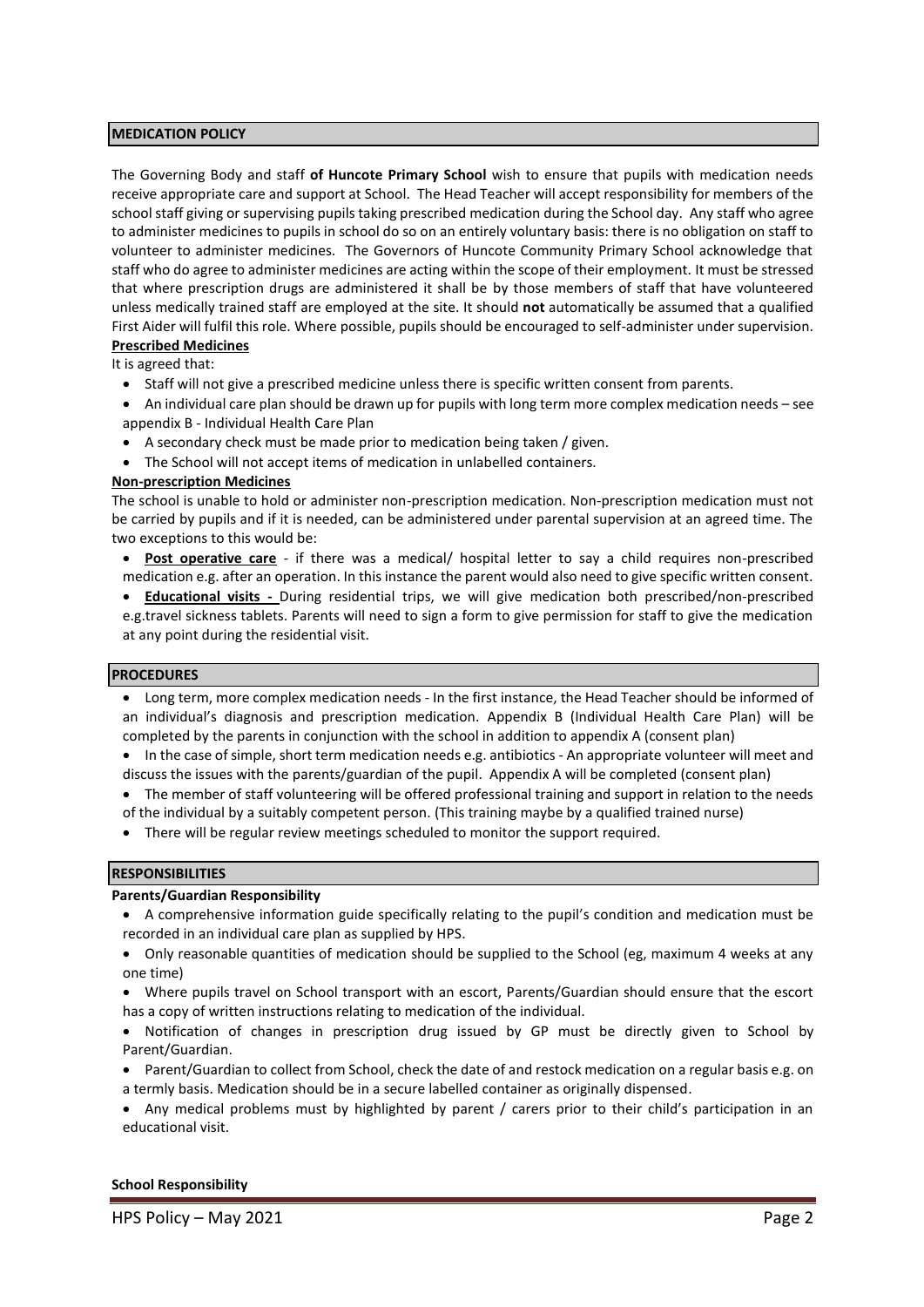- Medication will be kept in a known safe secure place (not necessarily locked away) and some drugs may require refrigeration.
- Where emergency medication is prescribed this must remain with the pupil at all times. e.g. Epipen, Asthma inhalers
- To maintain clear records of any medication given including the dosage prescribed/administered.
- To identify if additional training needs are required for staff. Source and arrange training whenever/wherever possible/viable.
- To locate and record care plan for individual identifying supporting staff.
- **If a medical emergency develops, activate the relevant procedures and call 999**

• **Refusing Medication -** If a pupil refuses to take the medication, staff will not force them to do so, but will record this in their care plan and will ensure that parents are informed that day.

• **School trips -** The school follows good practice by encouraging pupils with medical needs to participate safely in all educational and residential visits. To ensure the medical needs of pupils are met, group leaders will need to check care plans prior to the trip. Any particular needs for a specific child should be written on the risk assessment. Medicines should be taken in a box and carried in the child's group. If staff are concerned about whether they can provide for a child's safety, they should seek parental views or medical advice from the school nurse. In special circumstances, parents can be asked if they would like to join the trip.

#### **G.P/Consultant/Medical Professional Responsibility**

Prescriptive labelled drugs must contain:

- Pupils name
- Name of medication
- Dosage
- Frequency of administration
- Date of dispensing
- Storage requirements (if important) ie, refrigeration
- Expiry Date

#### **Administering Medicine to Pupils**

**Emergency Medication for Anaphylactic Shock -** Anaphylaxis can be triggered by allergens such as insect stings, and certain drugs, but the most frequently through food. Children known to have an allergy to insect stings or food, will have an Individual Health Plan (see appendix B) and an Emergency Action Plan which must be completed by the prescribing Consultant/Doctor. Staff including the Head Teacher and Assistant Head Teacher, are trained annually in the use of auto-injectors e.g. Epi and Jext pens. In the event of an emergency, a trained member of staff will give the child the injection. Ideally this should be in the presence of a second trained member of staff. However, this may not be possible in an emergency. School staff will always ring 999 in these emergency situations. An emergency Epi-pen is held in a sealed box by school in the First Aid Room for emergency use if a child suffers an anaphylactic shock for the first time. This would be used following instruction by emergency services after ringing 999.

It may be that Huncote School will be instructed to give a dose of anti-histamine medicine first, (such as 'Piriton') that is provided by the parents and kept in school as detailed in the Individual Care Plan/Emergency Action Plan. However, further instructions must be followed if this dose does not reduce the symptoms within a very short time. Parents are informed by phone at once if the anti-histamine medicine has been administered. If the symptoms do not reduce, an ambulance is called and an injection given.

**Inhalers -** Most inhalers are kept with the pupil either on person for older pupils or in the classroom for younger children. These inhalers go out onto the field/playground during PE sessions and break/lunch times. When children go out of school for sports or on visits, inhalers must be taken with the pupil.

When a child takes their inhaler, for example, before a PE lesson, at break time or lunchtime, they should inform the class teacher that they are taking their inhaler. This information should then be recorded on the administration of medicines sheet kept with the inhalers. Where a child increases the number of times they need their inhaler, staff are alerted to this by the record, and they are able to pass this information on to the parents.

Children are trained how to access their inhaler and the importance of adult supervision. Younger children e.g. EYFS and KS1 children and those using a spacer are supervised when they take their inhaler. **An emergency inhaler is also held in a sealed box by school in the First Aid Room for emergency use if a child suffers an**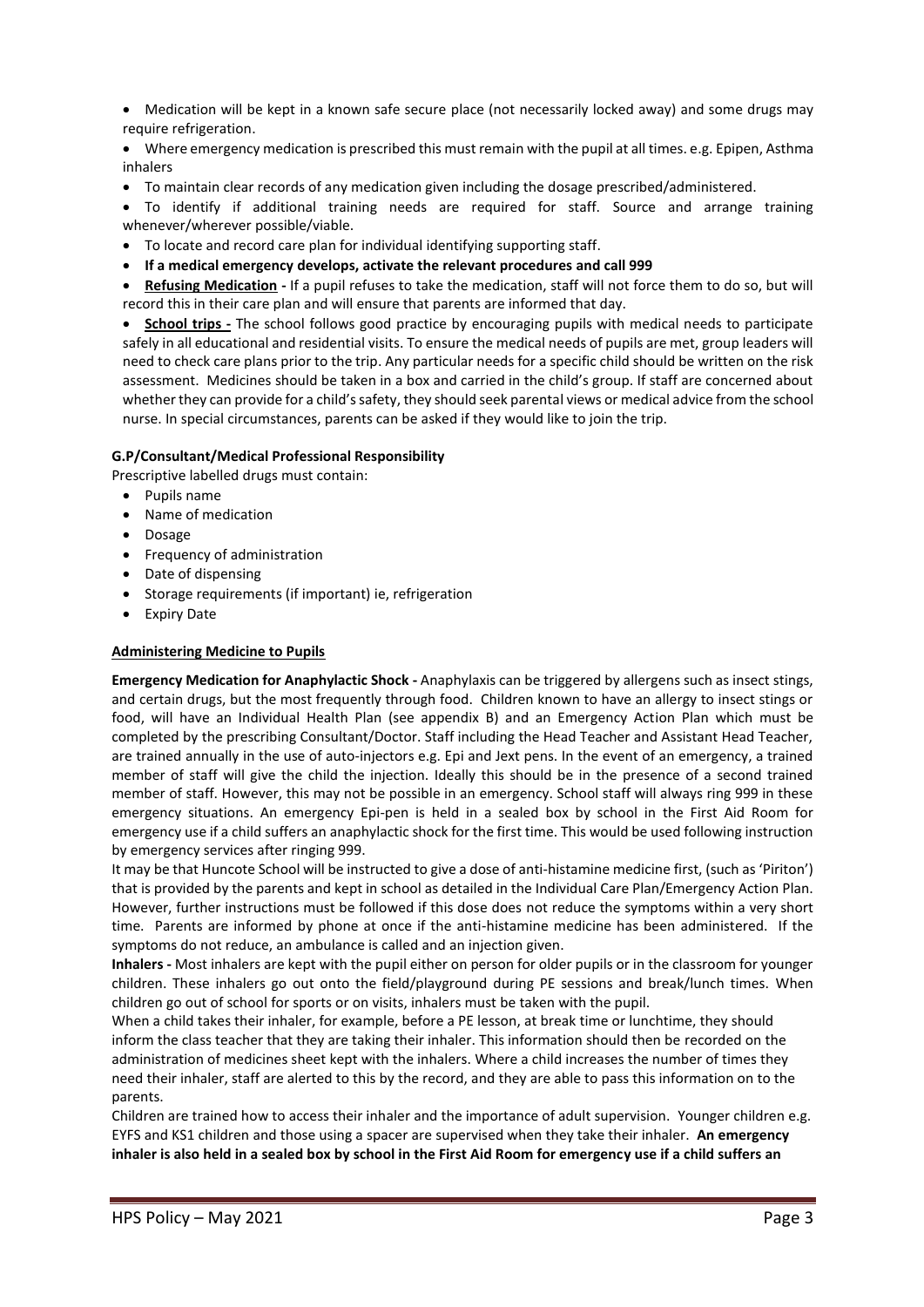#### **asthma attack for the first time. This would be used following instruction by emergency services after ringing 999.**

**Injections -** School staff in general will not give a child an injection**.** Children with Diabetes or with other medical conditions needing an injection are supported by a trained member of staff to do so. A second member of staff will be present. If the child is unable to do so and it is deemed that adult support is required, the care plan will detail this and trained staff will then be able to assist. If a pupil refuses to give themselves an injection the parents will be contacted. In the event of an emergency, an ambulance will be called and staff will follow any instructions given. All medication administered will be fully recorded using Form 1 – Administration of Medication. **Liquid Medicine -** Liquid medicines are generally taken at lunchtimes, either before or after their meal, according to their doctor's instructions; but may also be taken at other times during the day. The dose is measured out with the measuring syringe provided by the parent, and wherever possible, the syringe is then handed to the child for them to take the dose. The syringe is then wiped clean with a tissue and replaced with the medicine in the plastic bag. All medication administered will be recorded using Form 1 – Administration of Medication.

**Tablets -** Children needing tablets generally take them at lunchtime, either before or after their meal, according to their doctor's instructions; but may also be taken at other times during the day. Children go to the office and ask admin staff for their tablets. Two members of staff will administer the medication. They are given the tablet to take and all medication administered will be fully recorded using Form 1 – Administration of Medication. The child is given water to drink if required. School staff will make every effort to remind children to take their medicine at the correct time. Tablets will not be crushed or hidden in food.

#### **Infectious Illnesses**

The school will follow national and local advice from agencies such as Public Health England about outbreaks of infectious illnesses. (See appendix F – Information for parents)

This document has been reviewed in line with current up to date legislation and with the support of the Leicestershire partnership groups / healthcare professionals – August 2014.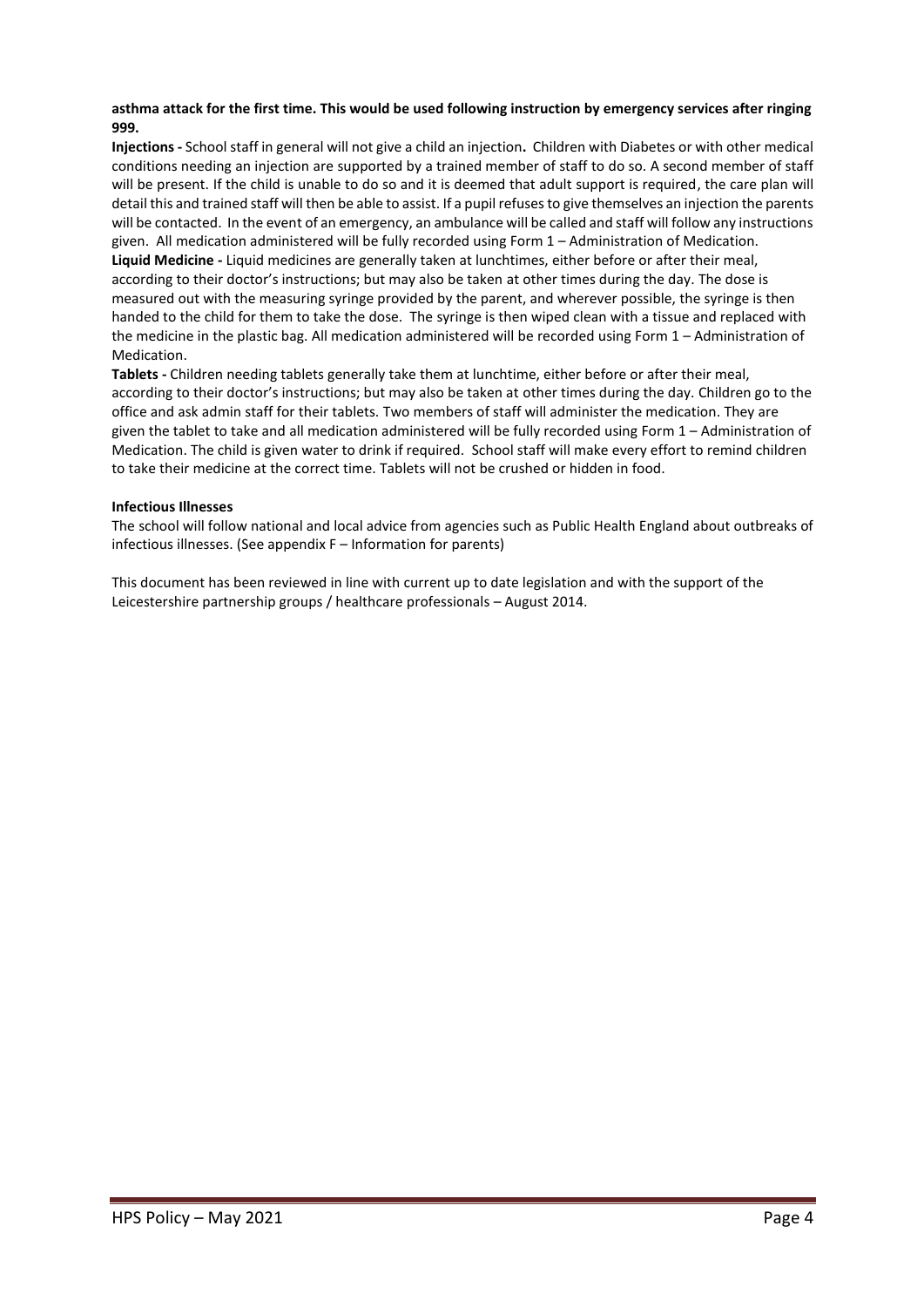| List below is the information included on subsequent pages of this policy: |              |
|----------------------------------------------------------------------------|--------------|
| Appendix A General Care Plan Consent form                                  | Page 5       |
| Form 1 – administration of medicines                                       | Page 6       |
| Appendix B - Individual Health Care Plan - form                            | Pages 7 & 8  |
| Information re IHCP                                                        | Pages 9 & 10 |
|                                                                            |              |
| Advice on Medical conditions                                               | Page 11      |
| Appendix F - Information for Parents                                       | Page 12      |
| List of appendices and when they should be used                            | Page 13      |
| Form 2 : Model letter inviting parents to contribute to                    | Page 14      |
| Individual Health care Plan Development                                    |              |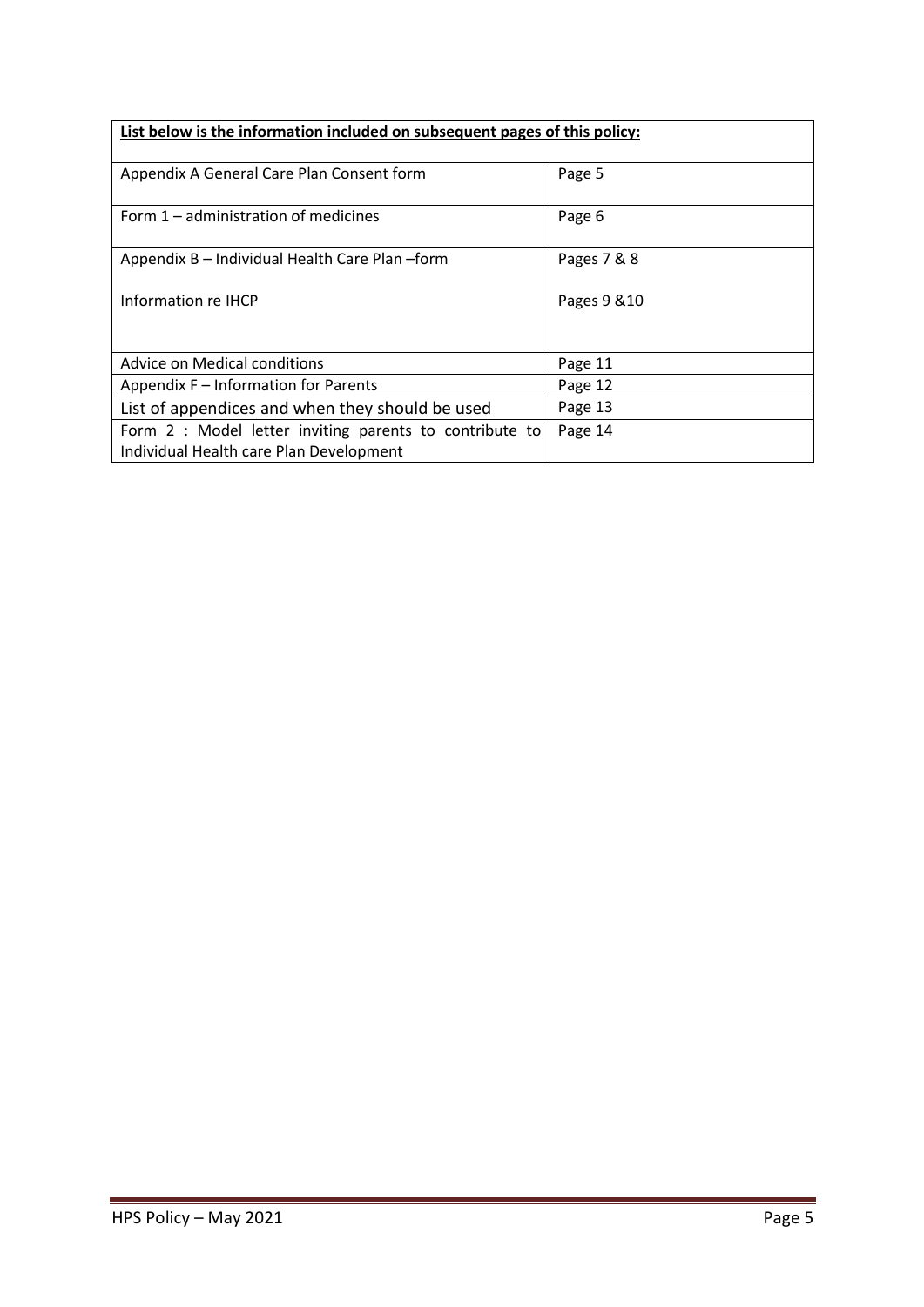### **Appendix A - Administration of Medicine - General Care Plan - Parent/Guardian/Carer CONSENT FORM**

| DOB: $_{-}/_{-}/_{---}$                                                                                                                           |                                                                                                          |                               |
|---------------------------------------------------------------------------------------------------------------------------------------------------|----------------------------------------------------------------------------------------------------------|-------------------------------|
|                                                                                                                                                   | (name of condition)                                                                                      |                               |
|                                                                                                                                                   |                                                                                                          |                               |
| • He/She has been considered fit for school but requires the following prescribed medicine to be<br>administered during school hours:             |                                                                                                          |                               |
|                                                                                                                                                   |                                                                                                          |                               |
|                                                                                                                                                   | I consent/do not consent for my child to carry out self administration (delete as appropriate)           |                               |
| Could you please therefore administer the medication as indicated above                                                                           |                                                                                                          |                               |
|                                                                                                                                                   | ___________dosage) at ___________(timed)___________(intervals) Strength of medication: _______           |                               |
| with effect from ___________________________________(date) until advised otherwise.                                                               |                                                                                                          |                               |
|                                                                                                                                                   |                                                                                                          |                               |
|                                                                                                                                                   |                                                                                                          | (delete as applicable)        |
|                                                                                                                                                   | I consent/do not consent for my child to carry the medication upon themselves (delete as appropriate)    |                               |
| ٠                                                                                                                                                 | I undertake to update the school with any changes in medication routine use or dosage.                   |                               |
| I undertake to maintain an 'in date' supply of the prescribed medication.<br>٠                                                                    |                                                                                                          |                               |
| by the child and that the school is not responsible for any loss of/or damage to any medication.                                                  | I understand that the school cannot undertake to monitor the use of self administered medication carried |                               |
| administered by staff with the exception of emergency medication which will be near the child at all times                                        | I understand that if I do not allow my child to carry the medication it will be stored by the School and |                               |
| • I understand that staff will be acting in the best interests of ____________________(Childs Name) whilst<br>administering medicines to him/her. |                                                                                                          |                               |
|                                                                                                                                                   |                                                                                                          | Date: _______________________ |
| Contact Details:                                                                                                                                  |                                                                                                          |                               |
|                                                                                                                                                   |                                                                                                          |                               |
|                                                                                                                                                   |                                                                                                          |                               |
| Headteacher (PRINT NAME): Mrs R Cumberlidge                                                                                                       |                                                                                                          |                               |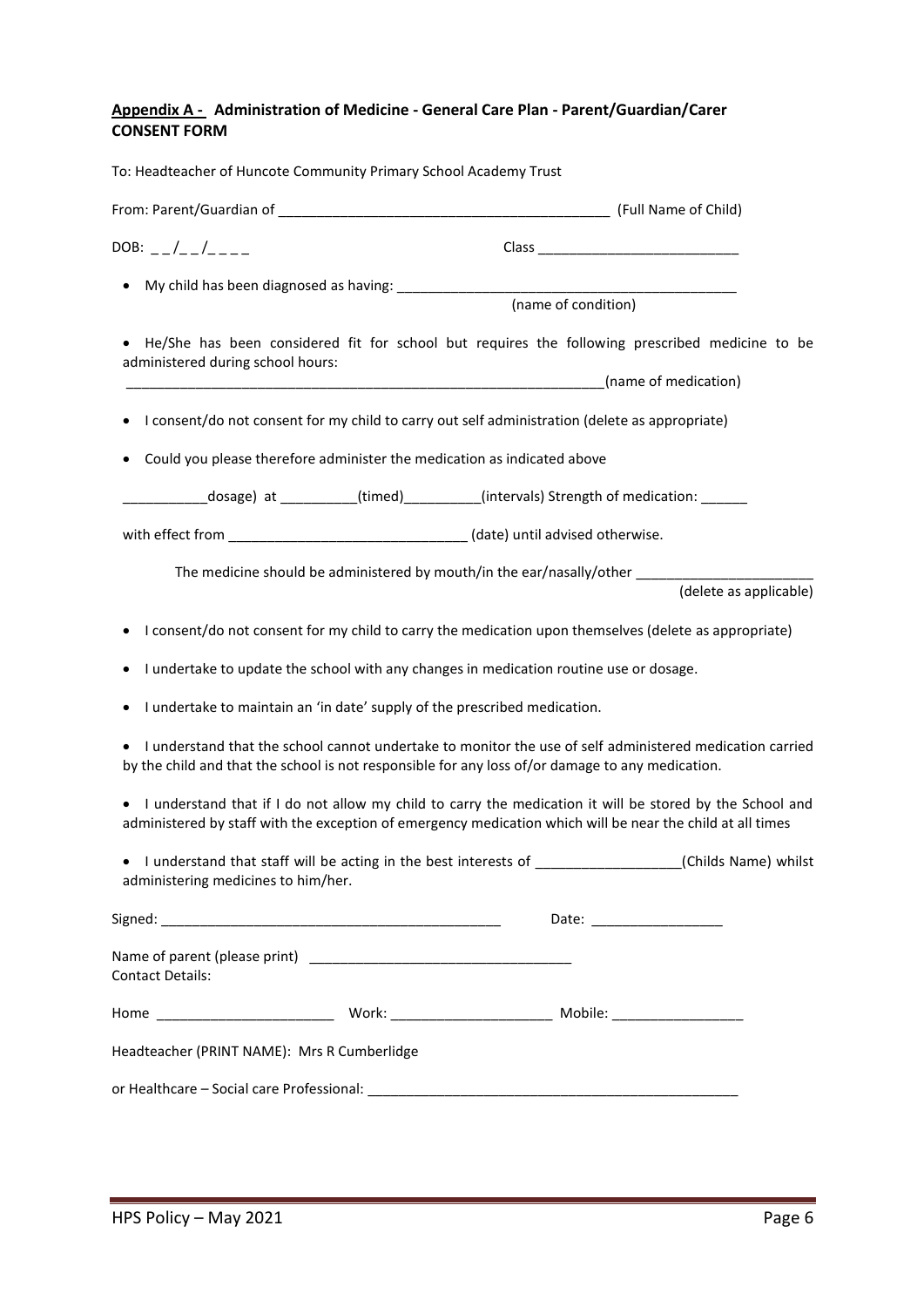## **HUNCOTE COMMUNITY PRIMARY SCHOOL ACADEMY TRUST**

# FORM 1- ADMINISTRATION OF MEDICINES - FOR COMPLETION BY SCHOOL STAFF

| Date<br>at<br>$\mathsf e$ | Time | Child's name | Name of<br>medicine | Dose<br>given | Signature of<br>staff (2 staff<br>to be<br>present) | Any reactions/<br>comments |
|---------------------------|------|--------------|---------------------|---------------|-----------------------------------------------------|----------------------------|
|                           |      |              |                     |               |                                                     |                            |
|                           |      |              |                     |               |                                                     |                            |
|                           |      |              |                     |               |                                                     |                            |
|                           |      |              |                     |               |                                                     |                            |
|                           |      |              |                     |               |                                                     |                            |
|                           |      |              |                     |               |                                                     |                            |
|                           |      |              |                     |               |                                                     |                            |
|                           |      |              |                     |               |                                                     |                            |
|                           |      |              |                     |               |                                                     |                            |
|                           |      |              |                     |               |                                                     |                            |
|                           |      |              |                     |               |                                                     |                            |
|                           |      |              |                     |               |                                                     |                            |
|                           |      |              |                     |               |                                                     |                            |
|                           |      |              |                     |               |                                                     |                            |
|                           |      |              |                     |               |                                                     |                            |
|                           |      |              |                     |               |                                                     |                            |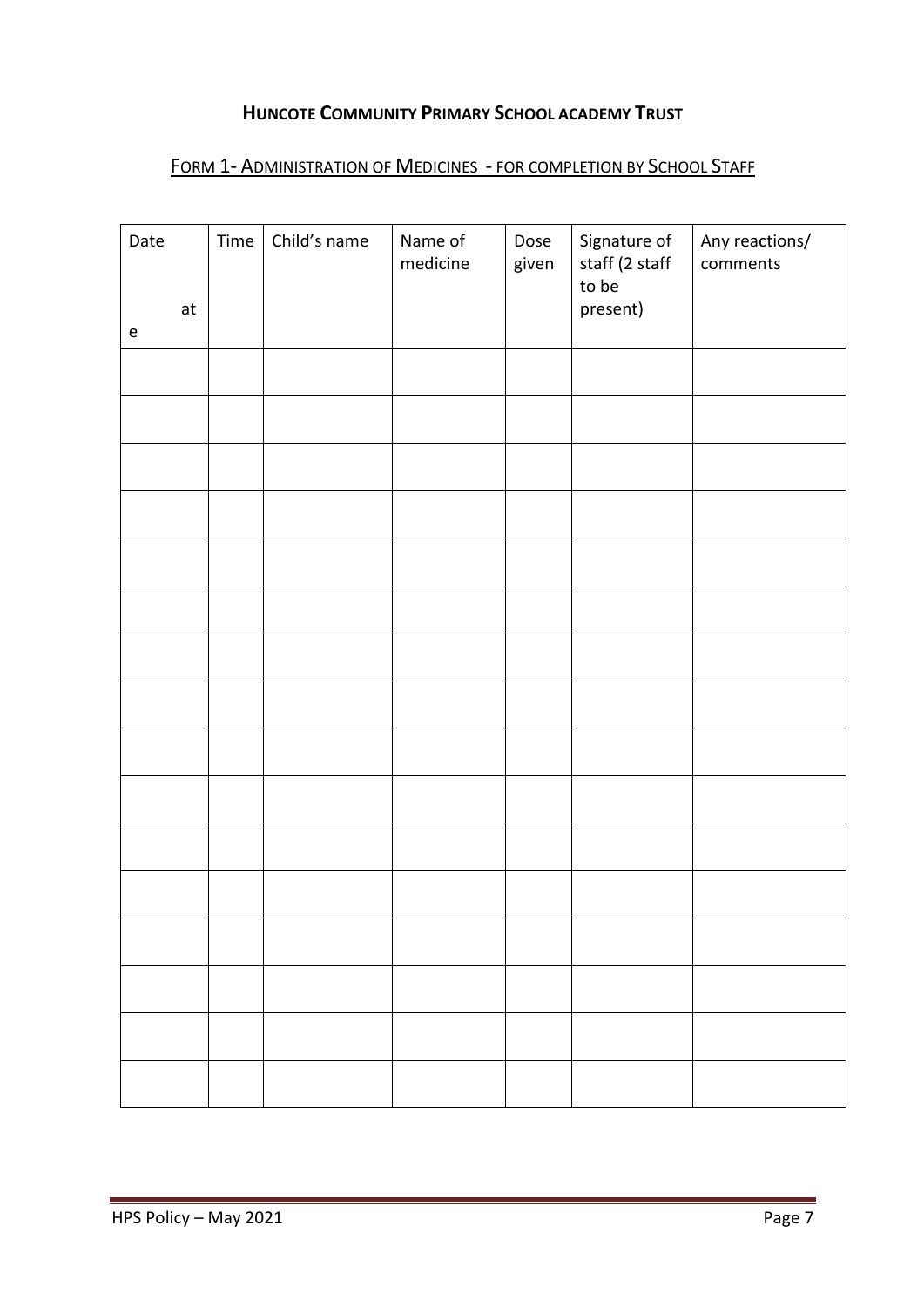# **APPENDIX B – INDIVIDUAL HEALTH CARE PLAN (COMPLETED IN SCHOOL WITH PARENTS AND SCHOOL STAFF)**

## **Child Details**

| School:                  | Huncote Community Primary School Academy Trust |
|--------------------------|------------------------------------------------|
|                          | Date of                                        |
| <b>Child's Name:</b>     | Birth:                                         |
| <b>Home Address:</b>     |                                                |
|                          |                                                |
|                          |                                                |
| <b>Medical Diagnosis</b> |                                                |
| / Condition:             |                                                |
|                          | <b>Review</b>                                  |
| Date:                    | Date:                                          |

## **Family Contact Information**

|                          |                    | Contact 1 | <b>Contact 2</b> |
|--------------------------|--------------------|-----------|------------------|
| <b>Name</b>              |                    |           |                  |
| Relationship to<br>child |                    |           |                  |
| Phone                    | (work)             |           |                  |
|                          | (home)<br>in a shi |           |                  |
|                          | (mobile)           |           |                  |

## **Clinic / Hospital Contact**

| Name  |  |
|-------|--|
| Phone |  |

**GP**

| <b>Name</b> |  |
|-------------|--|
| Phone       |  |

## **Person Responsible for Providing Support in School**

| <b>Name</b> |  |
|-------------|--|
|             |  |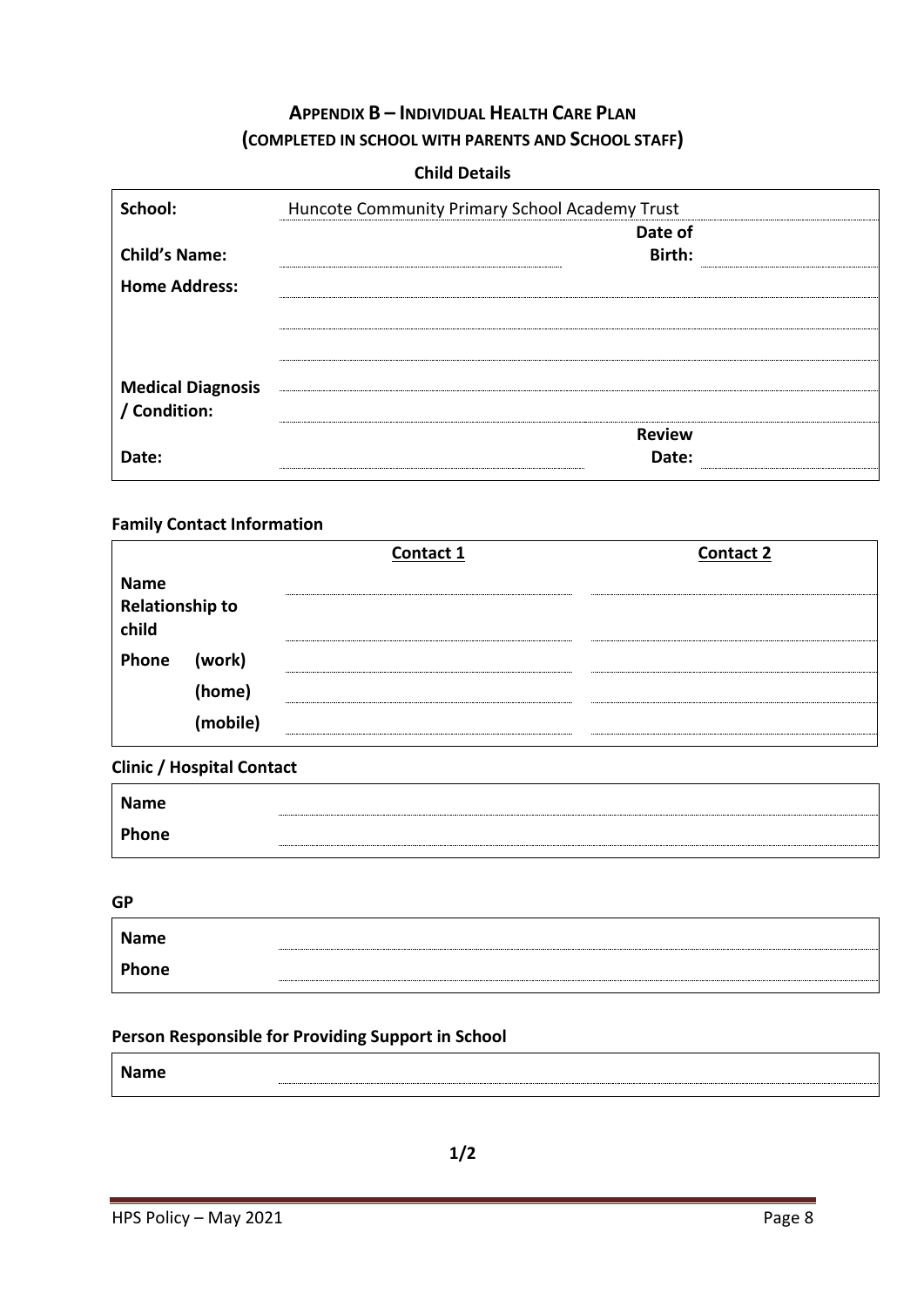## **APPENDIX B – INDIVIDUAL HEALTH CARE PLAN - PAGE 2/2**

Describe medical needs and give details of child's symptoms, triggers, signs, treatments, facilities, equipment or devices, environmental issues, etc.

Name of medication, dose, method of administration, when to be taken, side effects, contra-indications, administered by/self-administered with/without supervision

Daily care requirements

Specific support for the pupil's educational, social and emotional needs

Arrangements for school visits/trips, etc.

Other information

Describe what constitutes and emergency, and the action to take if this occurs

Who is responsible in an emergency? *(state if different for off-site activities)*

Plan developed with

Staff training needed / undertaken – who, what, when

Form copied to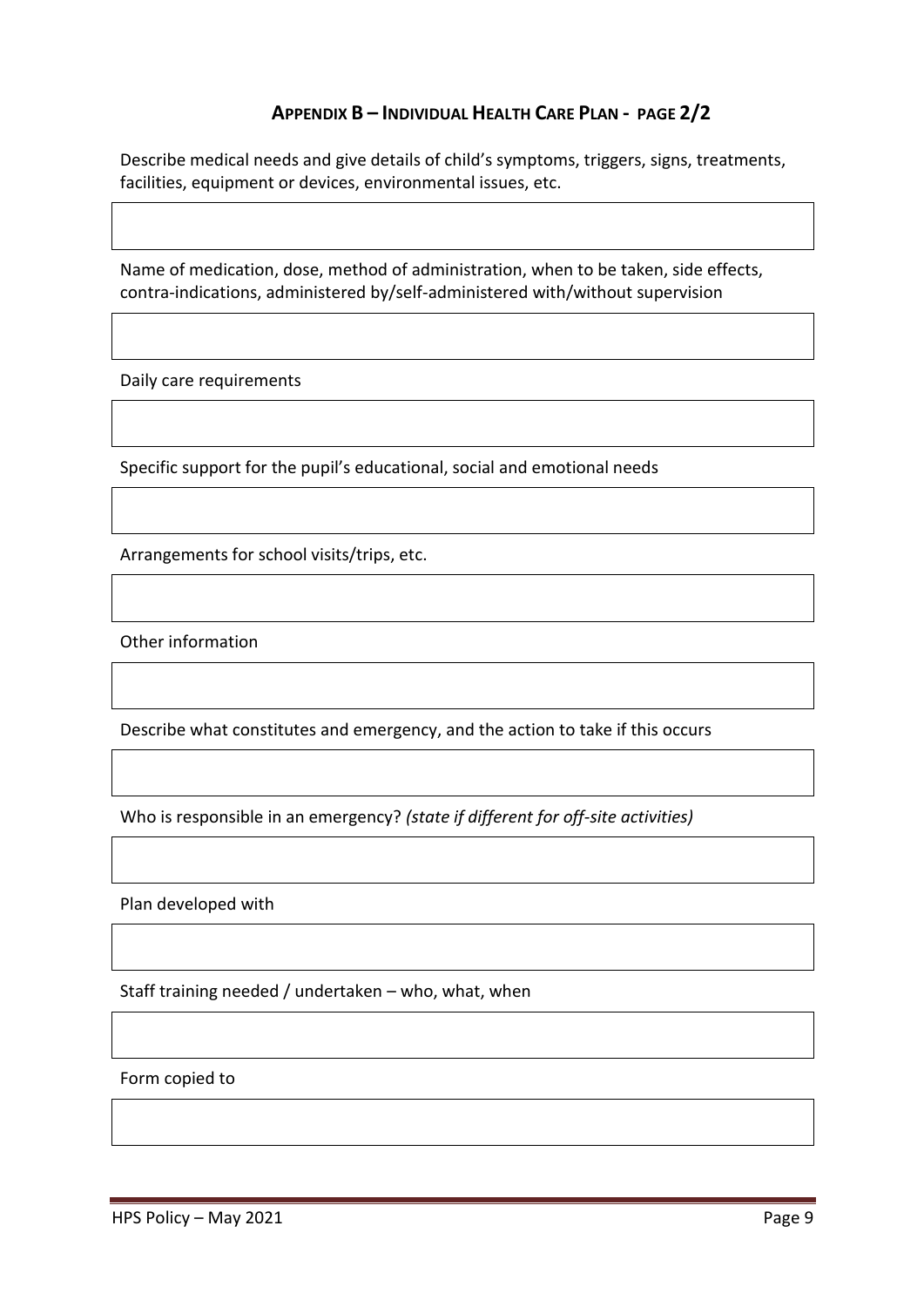**Individual Health Care Plan (IHCP)** = Specific information on individual pupil requirements. Written recorded plan will ensure that their needs are met whilst in school and any treatment needed to be administered by members of staff will be fully understood. Plan to be agreed by Head teacher and parents. This must be formally recorded and reviewed at regular intervals. It is the parents' responsibility to inform school of any change in the medical needs of their child.



Some children with medical conditions may have physical disabilities. Where this is the case governing bodies **MUST** comply with their duties under the Equality Act 2010. Some may have special educational needs (SEN) and may have a statement or Education Health Care plan which will bring together health and social care needs, as well their special educational provision.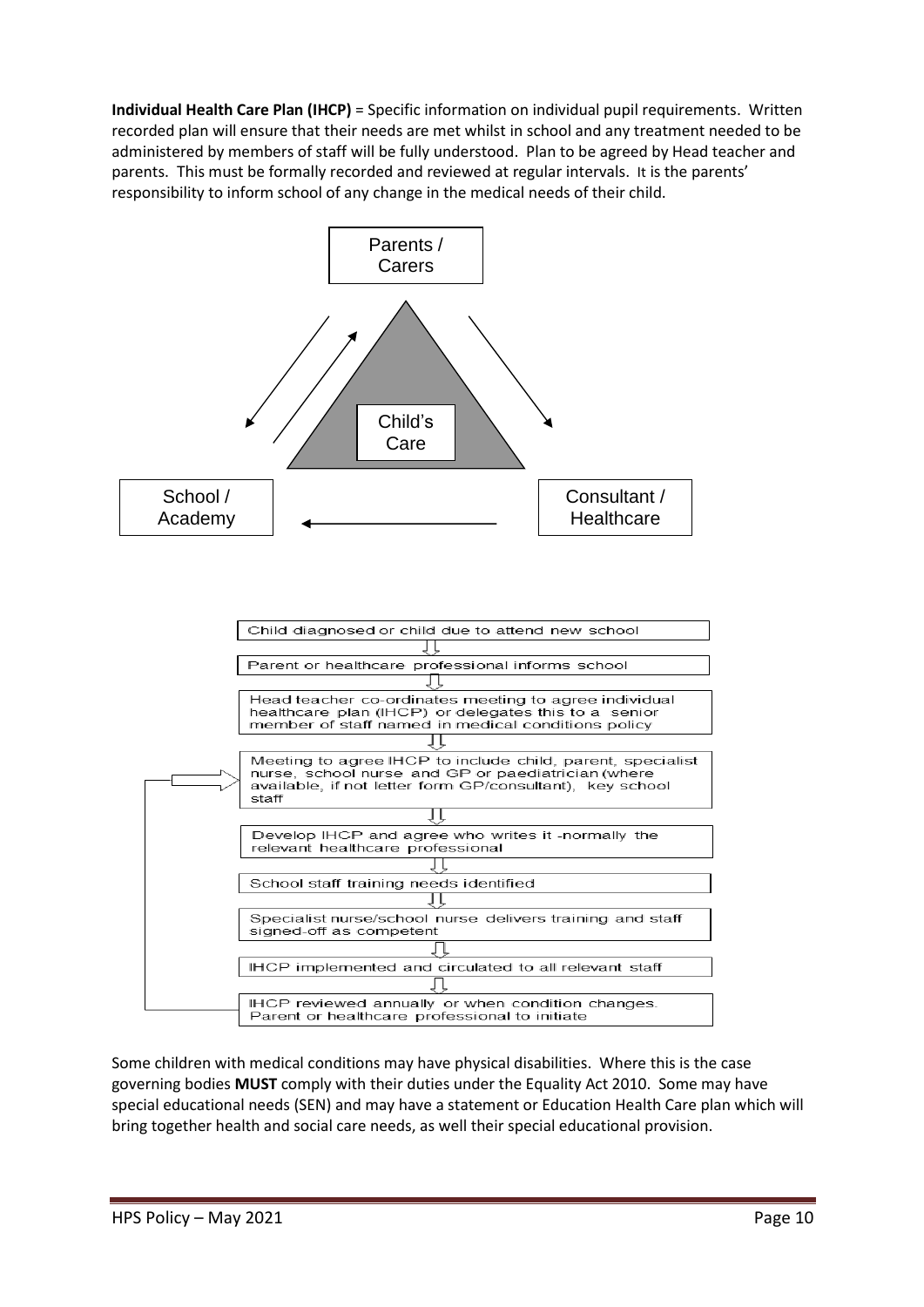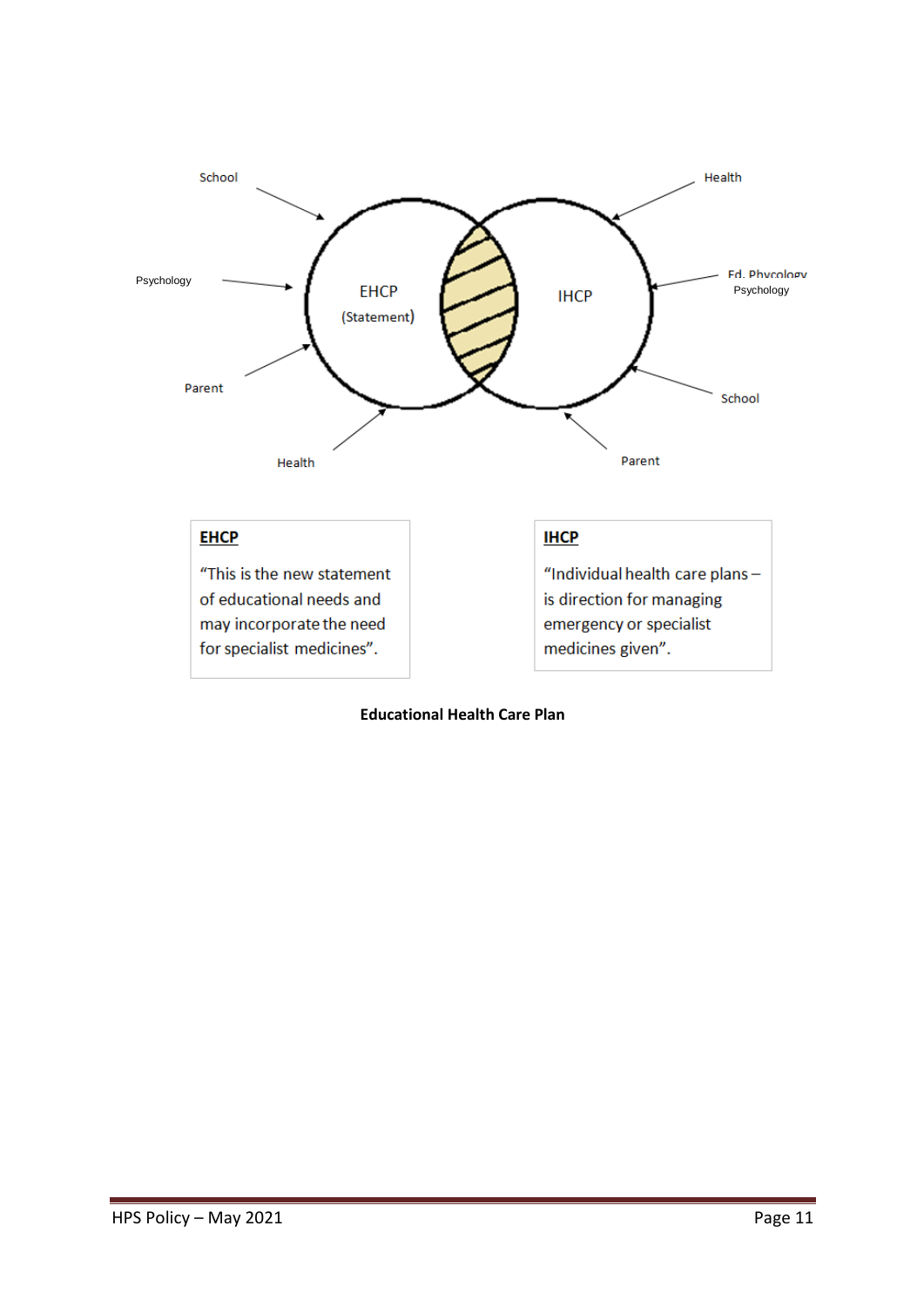#### **ADVICE ON MEDICAL CONDITIONS**

The Community Paediatrician or Nurse on request will give advice regarding medical conditions to the school. Parents or guardians of children suffering from these conditions seeking general information should be advised to seek advice from their G.P., the school health professionals (details available on request) or from the bodies detailed below. The following bodies can also supply leaflets regarding the conditions listed.

| Asthma at school - a guide for teachers              | www.asthma.org.uk                                             |
|------------------------------------------------------|---------------------------------------------------------------|
| National Asthma Campaign                             | Asthma Helpline - Tel: 0800 121 6244                          |
|                                                      |                                                               |
|                                                      |                                                               |
| Guidance for teachers concerning Children who suffer | See appendix C 'Epilepsy Health forms' under 'A'              |
| from fits www.epilepsy.org.uk                        | Administration of medicines' for Individual Care Plans and    |
| Helpline No: 0808 800 5050                           | relevant records of information and documentation.            |
| www.helpline@epilepsy.org.uk                         |                                                               |
| Guidelines for Infections (e.g. HIV, AIDS and MRSA)  | <b>Public Health England</b>                                  |
|                                                      | Tel: 0344 225 4524                                            |
| Haemophilia                                          | info@haemophilia.org.uk                                       |
|                                                      | Tel: 020 7831 1020                                            |
| Allergies Anaphylaxis Campaign                       | See appendix D 'Emergency Action Plan' forms under 'A'        |
| www.anaphylaxis.org.uk                               | Administration of medicines for Epipen/Jext Pens              |
|                                                      | administration. Please note the need to report administration |
| Help line 01252 542029                               | of this medication to Bridge Park Plaza on fax no: 0116 225   |
|                                                      | 3850                                                          |
| Thalassaemia                                         | www.ukts.org                                                  |
|                                                      | email: information or office@ukts.org                         |
|                                                      | Tel: 020 8882 0011                                            |
| Sickle Cell Disease                                  | info@sicklecellsociety.org                                    |
|                                                      | Tel: 020 8961 7795                                            |
| Cystic Fibrosis and School (A guide for teachers and | www.cftrust.co.uk                                             |
| parents)                                             | Tel: 020 84647211                                             |
| Children with diabetes (Guidance for teachers and    | See appendix E on EIS under 'A' administration of medicines   |
| school staff) www.diabetes.org.uk                    | documentation.                                                |
| Leicester Royal Infirmary 9 am - 5 pm                | Please note the opportunity to attend diabetes in Schools     |
| Diabetes Office                                      | training day - regularly advertised on LTS. This is funded by |
| 0116 2586796 Diabetes Specialist Nurses              | Diabetes UK and is supported by our team of specialist        |
| 0116 2587737 Consultant Paediatric                   | consultants and nurses.                                       |
| <b>Diabetes Careline Services</b>                    | Tel: 0345 1232399                                             |
|                                                      |                                                               |
| Insurance Section Leicestershire County Council      | Contacts: -                                                   |
| <b>Additional insurance</b>                          | David Marshall-Rowan - 0116 305 7658                          |
| Concerns<br>$\bullet$                                | James Colford - 0116 305 6516                                 |
| <b>County Community Nursing Teams:</b>               | East Region                                                   |
| Information on School nurses                         | PA: 1) Janet Foster 01858 438109                              |
| East Region - Market Harborough/Rutland/Melton       | PA: 2) Clare Hopkinson 01664 855069                           |
|                                                      | Locality managers: 1) Maureen Curley 2) Jane Sansom           |
|                                                      | <b>West Region</b>                                            |
| West Region - Hinckley/Bosworth/Charnwood            | PA: Sally Kapasi 01509 410230                                 |
|                                                      | Locality managers: 1) Chris Davies 2) Teresa Farndon          |
| <b>Advice and Guidance</b>                           | YMD Boon Ltd Health and Safety                                |
|                                                      | 01858 464 482                                                 |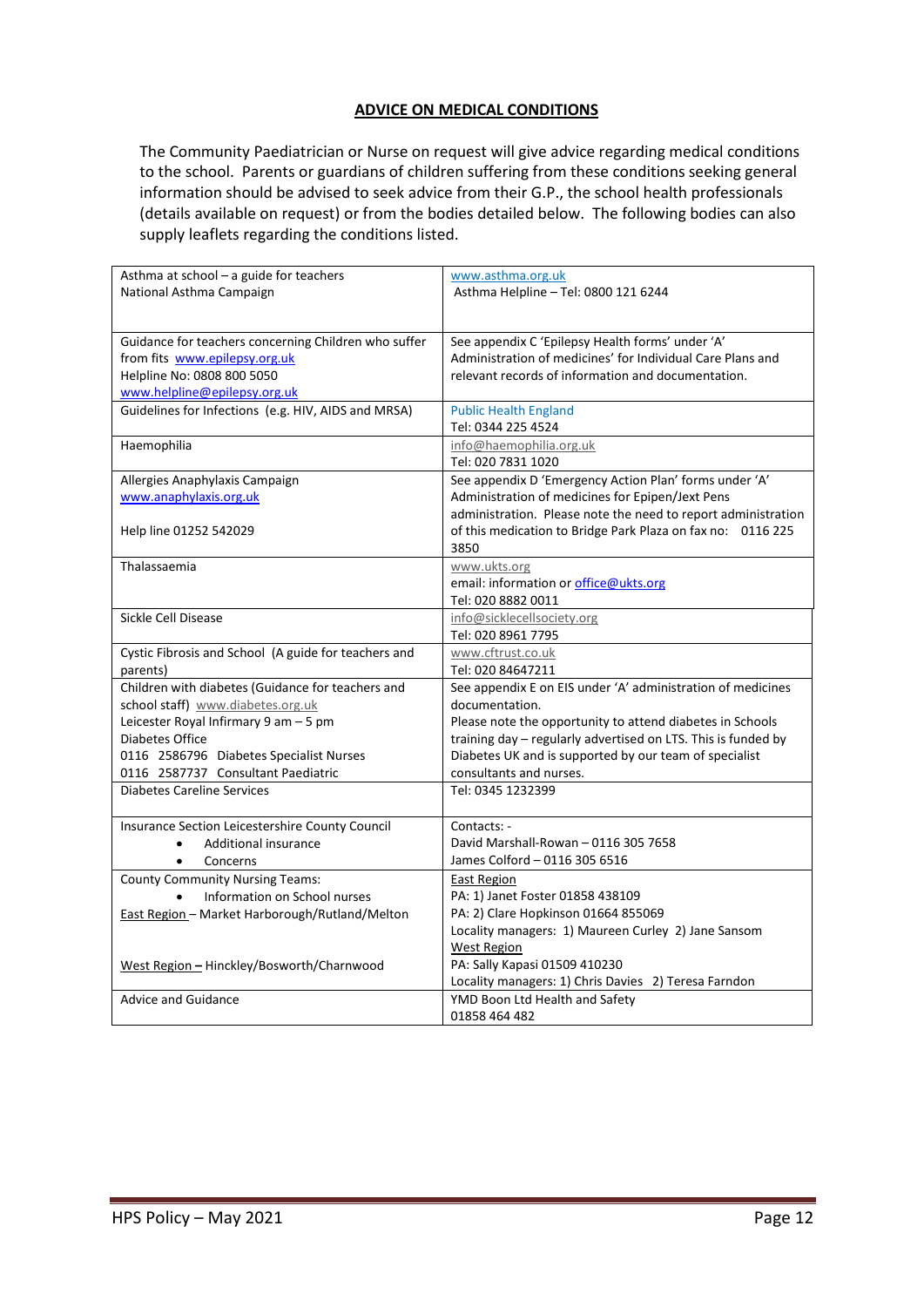## **Appendix F**

## **Information for Parents**

Parents are expected to adhere to the following guidelines in the event of their child contracting particular illnesses / conditions:

| Chickenpox       | Until blisters have all crusted over or skin healed, usually 5-7 days<br>from onset of rash. |
|------------------|----------------------------------------------------------------------------------------------|
| Conjunctivitis   | Parents/carers expected to administer relevant creams. Stay off<br>school if unwell.         |
| Nausea           | Nausea without vomiting. Return to school 24 hours after last felt<br>nauseous.              |
| Diarrhoea and /  | Exclude for 48 hours after last bout. Please check your child                                |
| or vomiting      | understands why they need to wash and dry hands frequently.                                  |
|                  | Your child would need to be excluded from swimming for 2 weeks.                              |
| German measles   | Return to school 5 days after rash appears but advise school                                 |
| / rubella        | immediately in case of a pregnant staff member.                                              |
| Hand, foot and   | Until all blisters have crusted over. No exclusion from school if                            |
| mouth disease    | only have white spots. If there is an outbreak, the school will                              |
|                  | contact the Health Protection Unit.                                                          |
| <b>Head lice</b> | No exclusion, but please wet-comb thoroughly for first treatment,                            |
|                  | and then every three days for next 2 weeks to remove all lice.                               |
| Cold sores       | Only exclude if unwell. Encourage hand-washing to reduce viral<br>spread                     |
| Impetigo         | Until treated for 2 days and sores have crusted over                                         |
| <b>Measles</b>   | For 5 days after rash appears                                                                |
| <b>Mumps</b>     | For 5 days after swelling appears                                                            |
| Ringworm         | Until treatment has commenced                                                                |
| <b>Scabies</b>   | Your child can return to school once they have been given their                              |
|                  | first treatment although itchiness may continue for 3-4 weeks. All                           |
|                  | members of the household and those in close contact should                                   |
|                  | receive treatment.                                                                           |
| Scarletina       | For 5 days until rash has disappeared or 5 days of antibiotic course                         |
|                  | has been completed                                                                           |
| Slapped cheek    | No exclusion (infectious before rash)                                                        |
| Threadworms      | No exclusion. Encourage handwashing including nail scrubbing                                 |
| Whooping cough   | Until 5 days of antibiotics have been given. If mild form and no                             |
|                  | antibiotics, exclude for 21 days.                                                            |
| Viral infections | Exclude until child is well and temperature is normal (37 degrees).                          |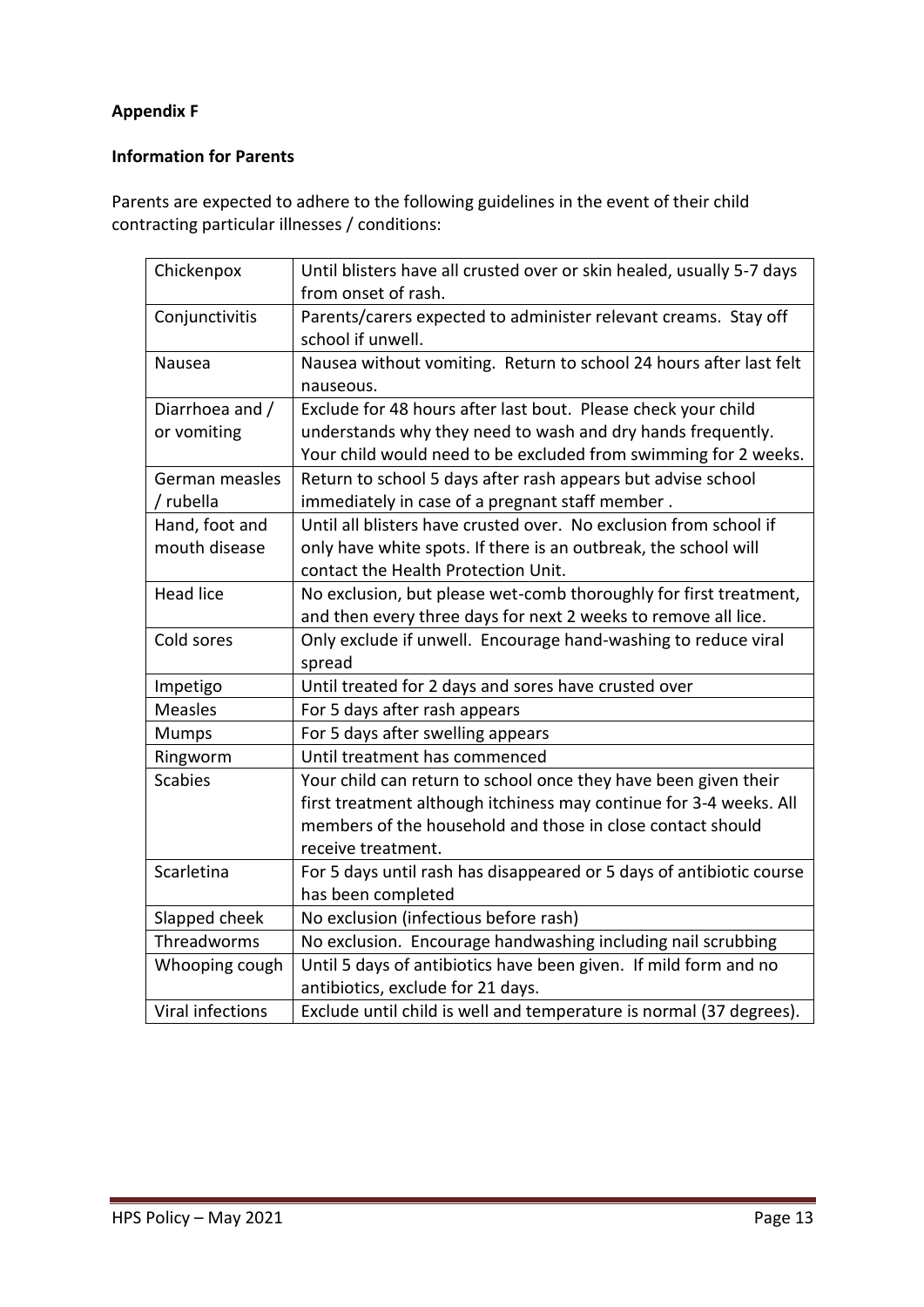## **Appendix G**

### **Contacting emergency services**

# **Request an ambulance - dial 999, ask for an ambulance and be ready with the information below.**

## **Speak clearly and slowly and be ready to repeat information if asked.**

- 1. your telephone number
- 2. your name

3. your location as follows - Huncote Community Primary School, Denman Lane, Huncote, Leicester

- 4. state what the postcode is (LE9 3BS)
- 5. provide the exact location of the patient within the school setting
- 6. provide the name of the child and a brief description of their symptoms

7. inform Ambulance Control of the best entrance to use and state that the crew will be met and taken to the patient

8. put a completed copy of this form by the phone

**List of appendices and when they should be used - for administration of medicines:**

**Appendix A General care plan/parent consent form**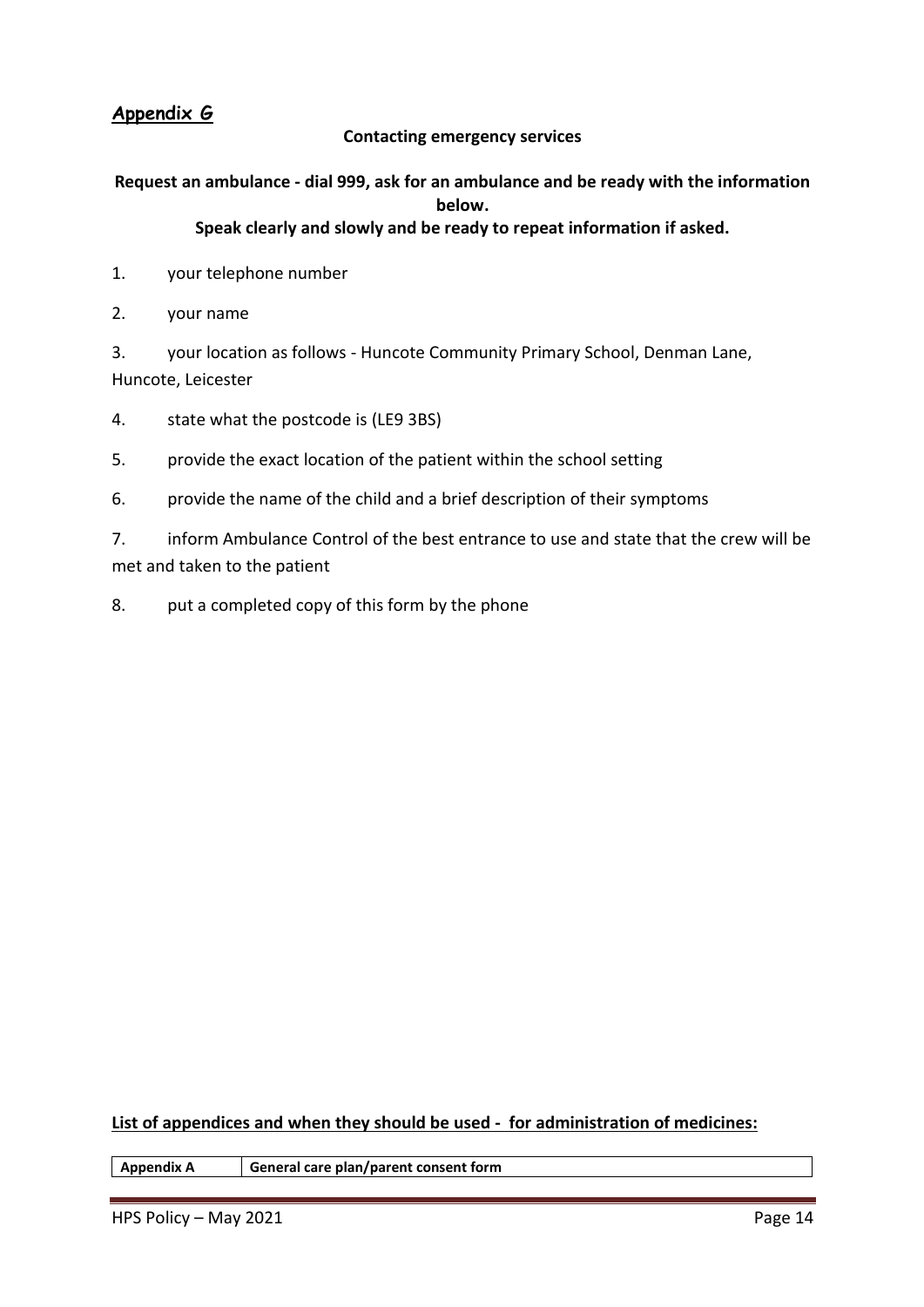|                   | This form must be completed by parent/carer for any pupil needing the administration            |
|-------------------|-------------------------------------------------------------------------------------------------|
|                   | of prescribed medication or non-prescribed medication in exceptional circumstances.             |
| <b>Appendix B</b> | Individual Health Care Plan (IHCP) - completed at School in conjunction with parents            |
|                   | and school staff                                                                                |
|                   | These are completed for any child who has a serious health issue or takes long term             |
|                   | medication. They are checked annually and updated as necessary.                                 |
| <b>Appendix C</b> | Health forms for the treatment of Epilepsy                                                      |
|                   | There are now new amended health forms for completion by the Consultant / GP.                   |
|                   | A digital copy of these is available for reference within school (stored on the Office          |
|                   | machines under Medications Policy                                                               |
|                   | These include:                                                                                  |
|                   | • Appendix 1 Flow chart for admin of prescribed medication.                                     |
|                   | • Appendix 2a ICP for Rectal Diazepam                                                           |
|                   | • Appendix 2b ICP for Buccal Midazolam                                                          |
|                   | • Appendix 2c ICP for Buccal Oromucosal (note diff dosages)                                     |
|                   | • Appendix 2d ICP for Rectal Paraldehyde                                                        |
|                   | • Appendix 3a Guidelines for Rectal Diazepam                                                    |
|                   | • Appendix 3b Guidelines for Buccal Midazolam                                                   |
|                   | • Appendix 3c Guidelines for Buccolam pre filled syringe 5mg                                    |
|                   | • Appendix 3d Guidelines for Rectal Paraldehyde                                                 |
|                   | • Appendix 4a Report form for Rectal Diazepam<br>• Appendix 4b Report form for Buccal Midazolam |
|                   | • Appendix 4c Report form for Rectal Paraldehyde                                                |
|                   | • Appendix 5a Training agreement - Rectal Diazepam                                              |
|                   | • Appendix 5b Training agreement - Buccal Mizazolam                                             |
|                   |                                                                                                 |
|                   | • Appendix 5c Training agreement - Rectal Paraldehyde                                           |
| <b>Appendix D</b> | <b>Emergency Action Plans - Anaphylaxis</b>                                                     |
|                   | These documents are issued by the GP/Paediatrician/consultant and should be                     |
|                   | completed by Health staff. It is the parents' responsibility to bring a copy of these to        |
|                   | school. These documents include                                                                 |
|                   | 1.<br>Letter to parents                                                                         |
|                   | Type of Adrenaline Autoinjectors<br>2.                                                          |
|                   | 3. EAP with Antihistamine                                                                       |
|                   | EAP with Epipen<br>4.                                                                           |
|                   | EAP with Jext<br>5.                                                                             |
|                   | 6.<br>EAP with old style Epipen                                                                 |
|                   | 7.<br><b>EAP signatures for Antihistamines</b>                                                  |
|                   | EAP signatures for Epipen<br>8.                                                                 |
|                   | 9.<br>EAP signatures for Jext                                                                   |
|                   | EAP signatures for old style Epipen<br>10.                                                      |
|                   | 11.<br>Additional page for additional volunteer signatures                                      |
| <b>Appendix E</b> | Diabetes Health forms from Health professionals - A copy of these can be obtained               |
|                   | from GP or consultant/Children's Diabetic nurse. It is the parents' responsibility to           |
|                   | provide the school with a copy.                                                                 |
| <b>Appendix F</b> | Information for parents                                                                         |
| <b>Appendix G</b> | Contacting emergency services                                                                   |
| <b>Further</b>    | Supporting pupils at school with medical conditions - Statutory guidance for governing          |
| information       | bodies of maintained schools and proprietors of academies in England                            |

# FORM 2: MODEL LETTER INVITING PARENTS TO CONTRIBUTE TO INDIVIDUAL HEALTHCARE PLAN DEVELOPMENT

Dear Parent